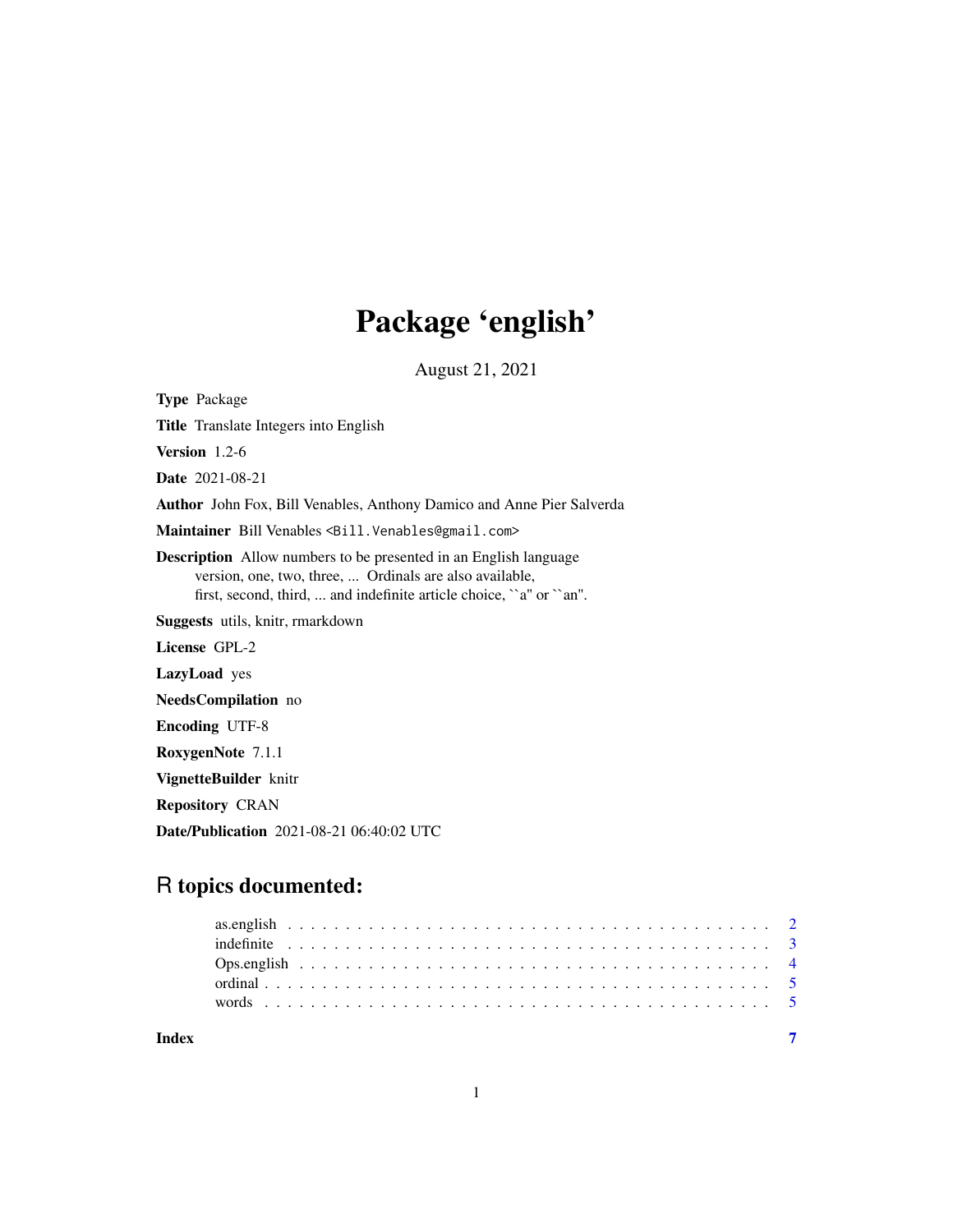<span id="page-1-0"></span>

#### Description

Converts numerical vectors into object that display as English words

#### Usage

```
as.english(x, ...)
english(x, \ldots)## Default S3 method:
english(x, ...)
## S3 method for class 'numeric'
english(x, UK, ...)
## S3 method for class 'english'
as.numeric(x, \ldots)## S3 method for class 'english'
print(x, \ldots)## S3 method for class 'english'
rep(x, \ldots)## S3 method for class 'english'
x[i]
## S3 method for class 'english'
format(x, \ldots)## S3 method for class 'english'
as.character(x, ...)
## S3 method for class 'english'
sort(x, decreasing = FALSE, ...)
```
#### Arguments

| X        | A numerical vector, usually integer.                                                                                                                                                                                |
|----------|---------------------------------------------------------------------------------------------------------------------------------------------------------------------------------------------------------------------|
| $\cdots$ | Additional arguments passed on, currently mostly ignored                                                                                                                                                            |
| UK       | Logical, Use the UK (English) style (TRUE) or the USA (American) style<br>(FALSE). The default can be set as options (english. UK = TRUE); if unset,<br>a suitable style is guessed from the user's current locale. |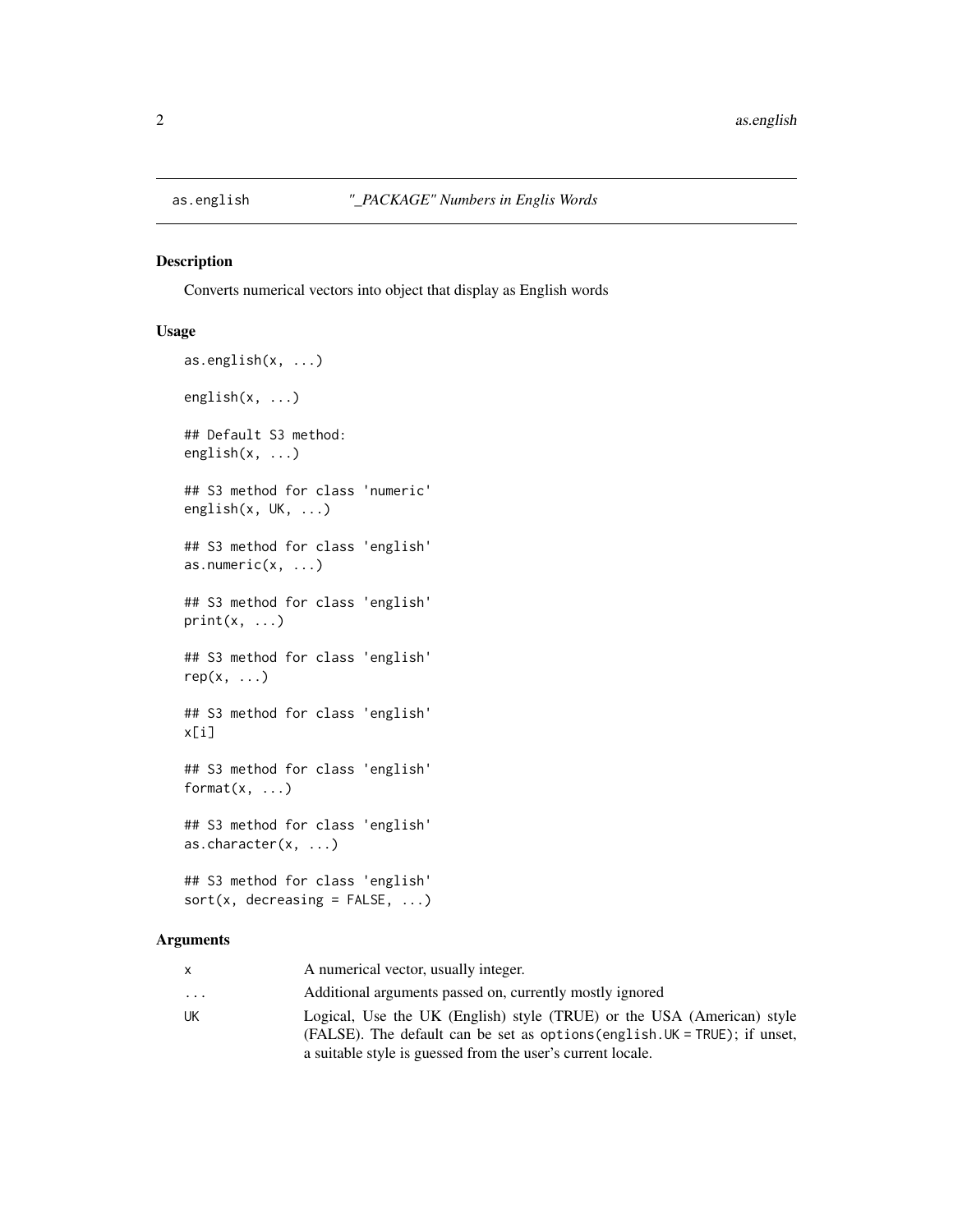#### <span id="page-2-0"></span>indefinite 3

|            | Index vector of any kind                            |
|------------|-----------------------------------------------------|
| decreasing | Logical: should the sorting be in decreasing order? |

#### Value

A numerical object that can be printed as English words, or coerced to character as English words

#### Examples

```
english(10000) + (-5):5
set.seed(123)
(jumble <- english(sample(1:20)))
sort(jumble)
(x <- english(sample(1:100, 10)))
sort(x)
toupper(english(1:10))
## For mothers of small children:
cat(paste("This is the", ordinal(1:5), "time I've told you!"), sep = "\\n")
```
indefinite *Add Indefinite Article*

#### Description

Adds an initial indefinite article "a" or "an" to a numerical object expressed either as digits or as words in the result. The capitalized form, Initial, capitalizes the initial letter: "An" or "A".

#### Usage

```
indefinite(n, ...)
## S3 method for class 'numeric'
indefinite(n, words = TRUE, ...)## S3 method for class 'english'
indefinite(n, words = TRUE, ...)## S3 method for class 'ordinal'
indefinite(n, ...)
## S3 method for class 'character'
indefinite(n, ...)
Indefinite(n, ...)
```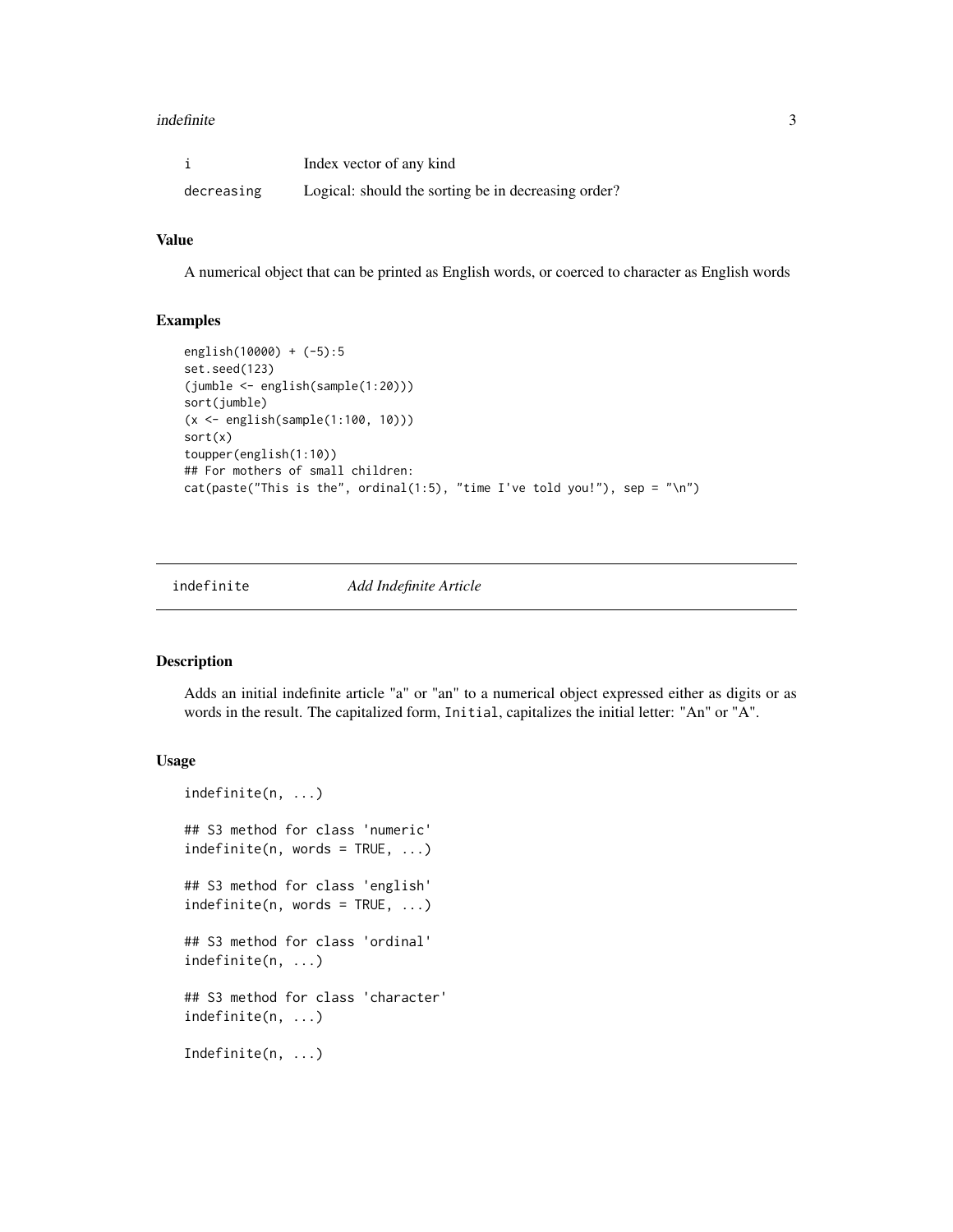#### <span id="page-3-0"></span>Arguments

|                         | either a numeric vector or a ordinal character string.                      |
|-------------------------|-----------------------------------------------------------------------------|
| $\cdot$ $\cdot$ $\cdot$ | Extra arguments, currently ignored                                          |
| words                   | logical: should the numbers be expressed as words (TRUE) or digits (FALSE)? |

#### Value

A character string vector with an article prepended, either capitalized or not.

#### Examples

```
indefinite(1:12)
paste0(Indefinite(1:12, FALSE), "-stage process")
cat(paste(Indefinite(ordinal(1:10)), " point is ... \n', sep = "")
```
Ops.english *English Arithmetic*

#### Description

Allows arithmetic operations on "english" class objects. To make sense the operation should return an integer value.

#### Usage

## S3 method for class 'english' Ops(e1, e2)

#### Arguments

| e1 | Numeric vector of object of class "english". |
|----|----------------------------------------------|
| e2 | Numeric vector of object of class "english". |

#### Value

Numeric vector of class "english"

#### Examples

```
english(1:10)^2 + 1:10
english(100) + (-5):5
```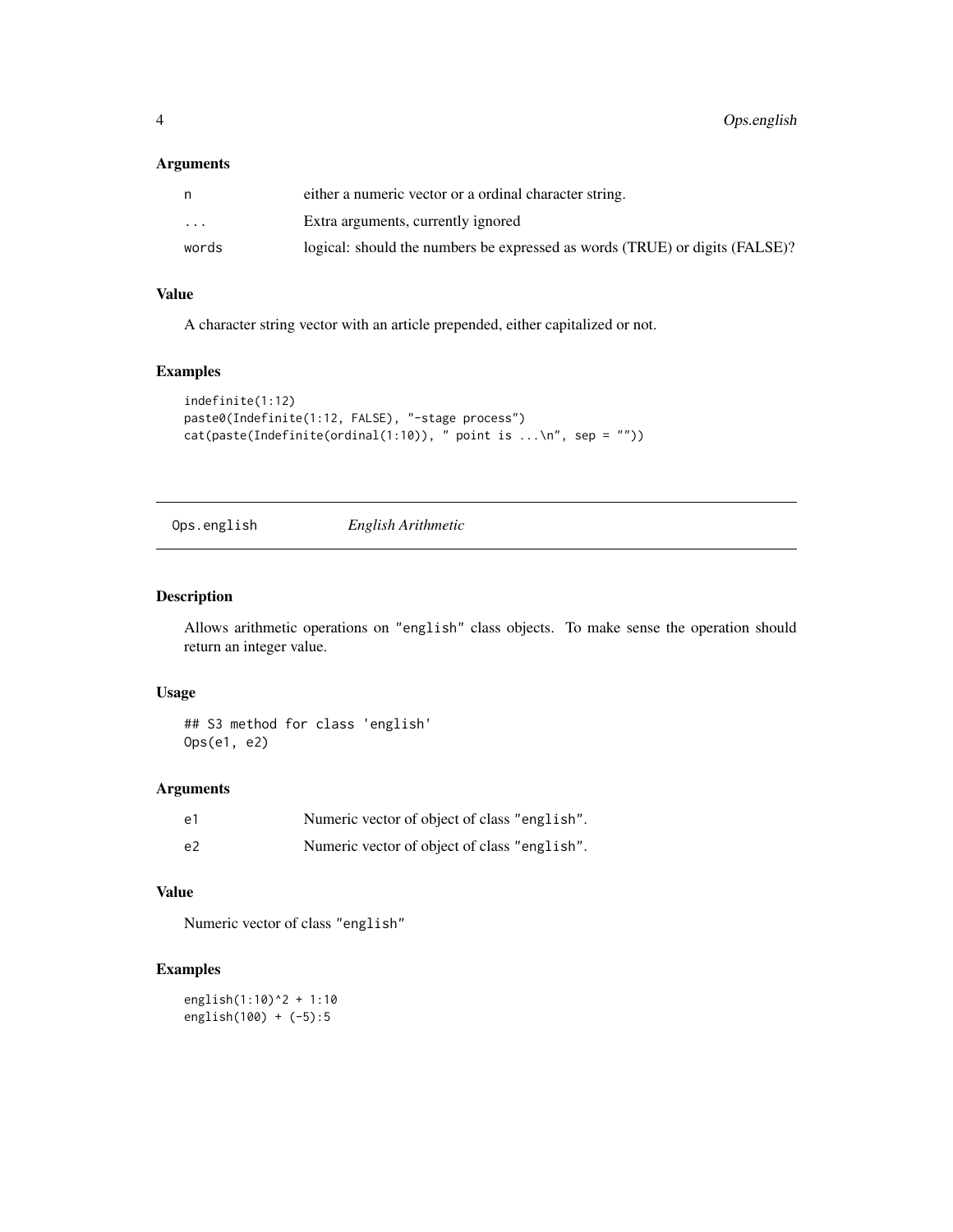<span id="page-4-0"></span>

#### Description

Generates character strings of the ordinal version of numbers in English words.

#### Usage

```
ordinal(x, \ldots)## S3 method for class 'english'
ordinal(x, ...)## S3 method for class 'numeric'
ordinal(x, ...)
## S3 method for class 'character'
ordinal(x, \ldots)## S3 method for class 'ordinal'
print(x, \ldots)
```
#### Arguments

|   | A numeric vector, usually integer, or an object of class "ordinal" |
|---|--------------------------------------------------------------------|
| . | Ignored. Included only for compatibility.                          |

#### Value

A character string vector of ordinal versions of the number, with S3 class "ordinal"

#### Examples

ordinal(1:12)

words *Express Numbers in Words*

#### Description

Convert numerical objects to Enghish character strings. A convenience function for use mainly with RMarkdown in-text inserts. The capitalized version, Words, makes the initial letter of the result upper case.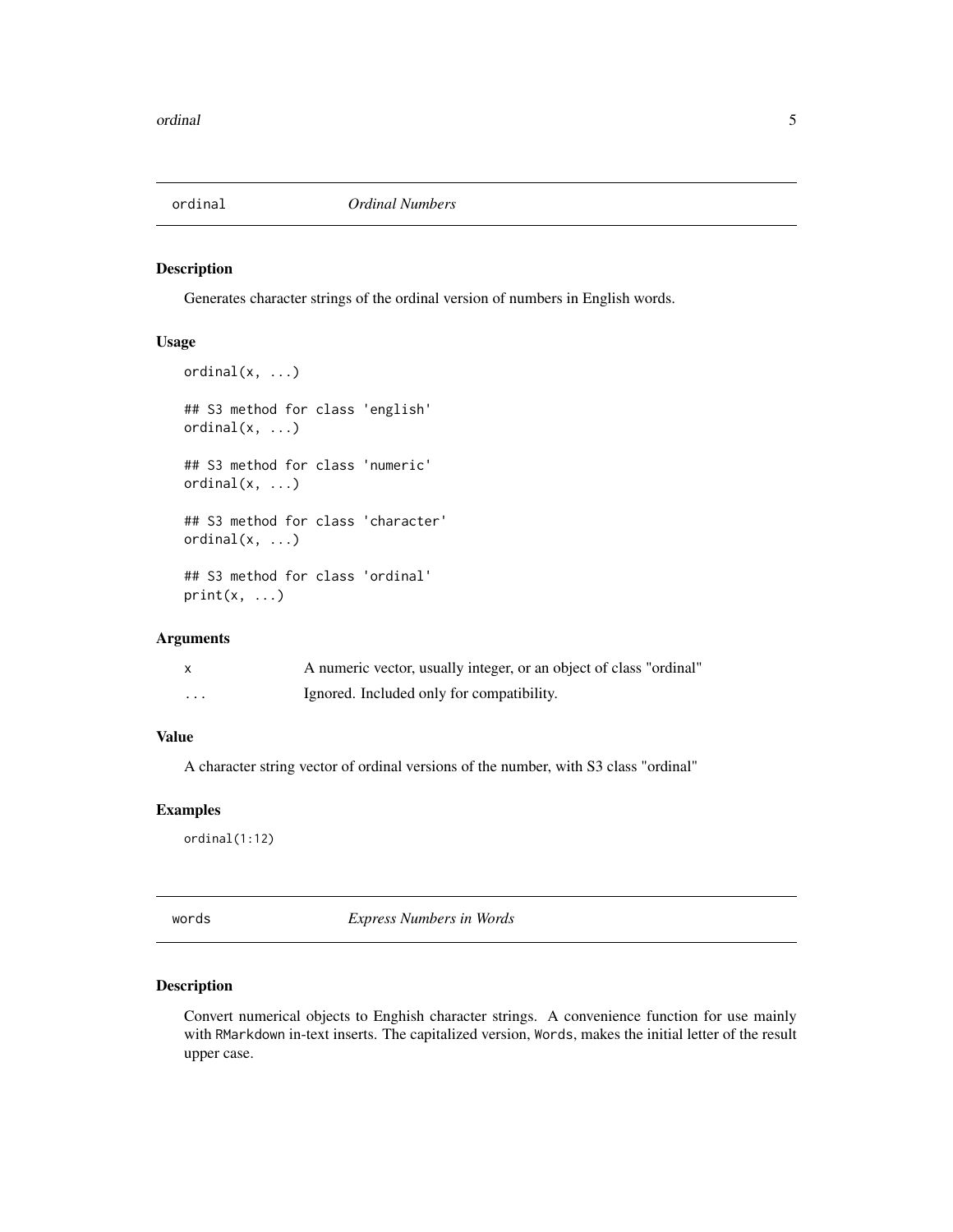#### **6** words **b** words **b** words **b** words **b** words **b** words **b** words **b** words **b** words **b** words **b** words **b** words **b** words **b** words **b** words **b** words **b** words **b** words **b** words **b** words **b** words **b** words **b**

#### Usage

words(x)

Words(x)

#### Arguments

x A numeric vector, usually integer

#### Value

A character string vector with the numbers expressed in English words.

#### Examples

```
cat("The Duke of York had ", words(10006), " men.\n", sep = "")
cat("How many did he have? ", Words(10006), ".\n", sep = "")
```